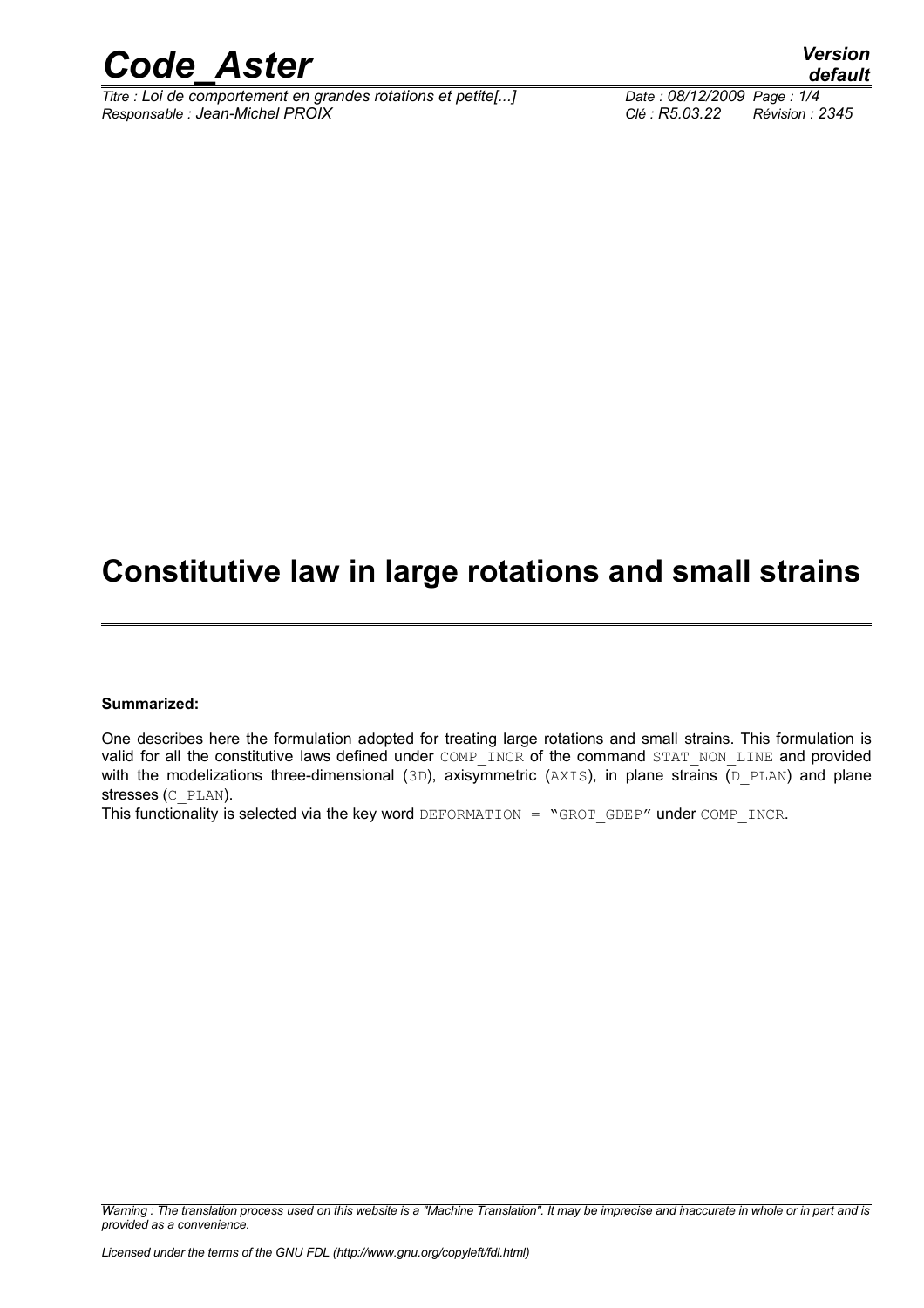# *Code\_Aster Version*

*Titre : Loi de comportement en grandes rotations et petite[...] Date : 08/12/2009 Page : 2/4 Responsable : Jean-Michel PROIX Clé : R5.03.22 Révision : 2345*

### **Contents**

*Warning : The translation process used on this website is a "Machine Translation". It may be imprecise and inaccurate in whole or in part and is provided as a convenience.*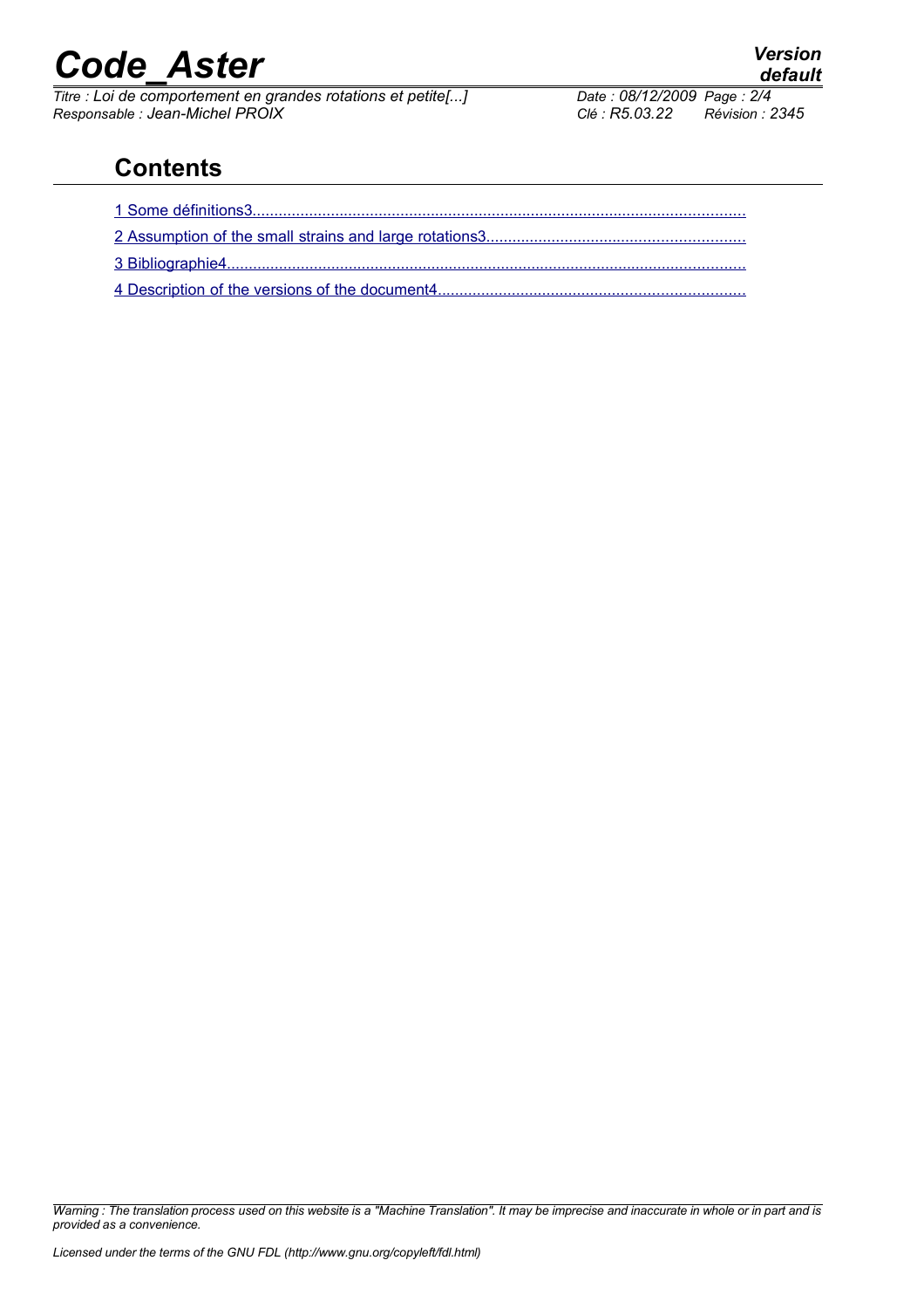# *Code\_Aster Version*

*Titre : Loi de comportement en grandes rotations et petite[...] Date : 08/12/2009 Page : 3/4 Responsable : Jean-Michel PROIX Clé : R5.03.22 Révision : 2345*

#### **1 Some definitions**

<span id="page-2-0"></span>One point out here some definitions of tensors related to the large deformations. One calls tensor gradient of the transformation **F** , the tensor which makes pass from the initial configuration  $\ket{\Omega_0}$  to the deformed present configuration  $\ket{\Omega(t)}$  .

$$
\mathbf{F} = \frac{\partial \hat{\mathbf{x}}}{\partial \mathbf{X}} = \mathbf{Id} + \nabla_{\mathbf{x}} \mathbf{u} \text{ with } \mathbf{x} = \hat{\mathbf{x}} \left( \mathbf{X}, t \right) = \mathbf{X} + \mathbf{u} \qquad \text{Eq 1-1}
$$

where  $\;\mathbf{X}\;$  is the position of a point in  $\;\Omega_{_0}\;\!$ ,  $\;\mathbf{x}\;$  the position of this same point after strain in  $\Omega(t)$  and **u** displacement.

Various strain tensors can be obtained by eliminating rotation in the local transformation. This can be done of two ways, either by means of the theorem of polar decomposition, or by directly calculating the variations length and angle (variation of the scalar product).

Of Lagrangian description is obtained (i.e. on the initial configuration):

• By polar decomposition:

$$
F = R U \qquad \qquad \text{6q 1-2}
$$

where **R** is the rotation tensor (orthogonal) and **U** the strain tensor pure right (symmetric and definite positive).

By a direct computation of the strains:

$$
\mathbf{E} = \frac{1}{2} (\mathbf{C} - \mathbf{Id}) \text{ with } \mathbf{C} = \mathbf{F}^T \mathbf{F} \tag{6d 1-3}
$$

where **E** is the strain tensor of Green-Lagrange and **C** the tensor of right Cauchy-Green. The tensors **U** and **C** are connected by the following relation:

**C**=**U** 2 **éq 1-4**

#### **2 Assumption of the small strains and large rotations**

<span id="page-2-1"></span>When the strains are small, it does not have there fundamental difficulties in writing the constitutive laws: the various models "large deformations" lead to the same model "small strains", and this as well for isotropic behaviors as anisotropic. Only the difficulty of a geometrical nature related to finished rotation remains.

To write the model in large rotations and small strains, one leaves polar decomposition **F** is **F**=**R U** . As the tensor **U** is a strain tensor pure and in addition small, one can calculate, by a constitutive law small strains, the tensor of the stresses  $\,\bm{\sigma}^*$  associated with this history in strain **U** . It is then enough to subject to this tensor  $\sigma^*$  , rotation **R** to obtain the tensor of the stresses  $\sigma$  associated with the history in strain **F** , as follows:

$$
\boldsymbol{\sigma} = \mathbf{R} \, \boldsymbol{\sigma}^* \, \mathbf{R}^T
$$

One can summarize this diagram as follows:

*Warning : The translation process used on this website is a "Machine Translation". It may be imprecise and inaccurate in whole or in part and is provided as a convenience.*